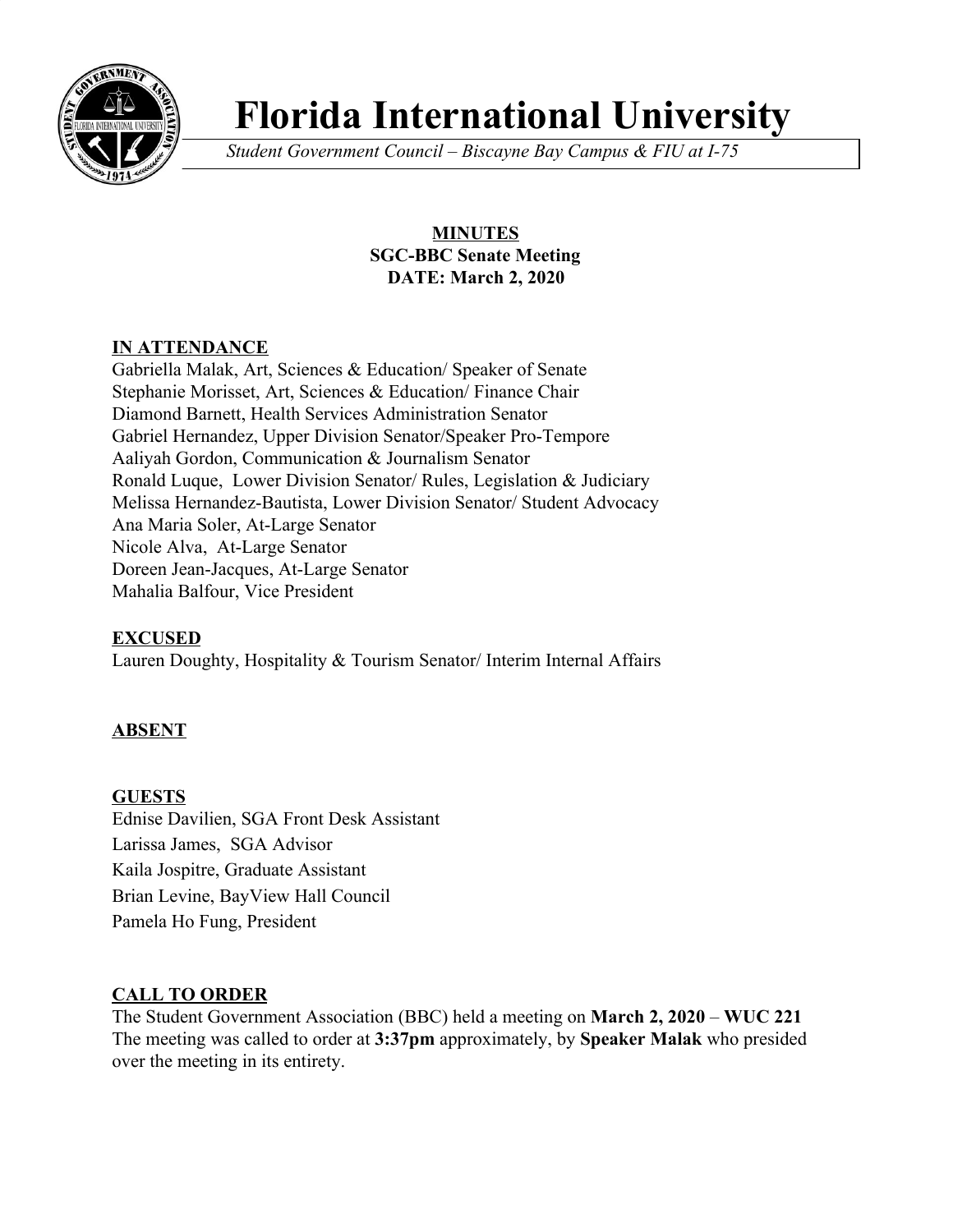#### **WELCOME**

Speaker Malak stated a greeting.

#### **SPEAKER REPORT**

Speaker Malak…

- A Congress meeting was held before Spring Break. I appreciate everyone for dressing professionally. Legislation was passed
- Town Hall meeting went great
- Last deliberations meeting, everyone suffered budget cuts due to less money and less enrollments. 19/81 split between BBC and MMC
- Vote on BBC specific budget soon $\rightarrow$  will pass next year
- Committee meetings should be held 2x monthly
- Operational Reviews and Internal Affairs Chairs are still open
- Legislation ideas due next Monday, March 9, 2020
- Please schedule one on one with Vice President Balfour and myself if you have not already

# **VICE PRESIDENT REPORT**

Vice President Balfour…

- Attended Congress meeting. I encourage you all to speak up more and take advantage of your positions
- April 1, 2020 $\rightarrow$  blue table talk at Women Who Lead conference
	- Theme: Women in power
	- Please register. Lins have already been sent via email
- Missing one on one meeting with me: Speaker pro Hernandez, Senator Alva, Senator Luque

# **SPEAKER PRO-TEMPORE REPORT**

Speaker Pro Hernandez…

- I was unable to make the Congress meeting due to family issues
- However, I was able to do some networking in Orlando and Tampa
	- $\circ$  UCF trip w/ fellowship  $\rightarrow$  Cyber FL (purpose is to heighten security)
		- I plan to connect the representative with FIU BBC. They have great internships
	- Tampa Center→ National Forensic Technology Sciences
		- I would like to bring awareness of this center to FIU BBC
- I have a one on one meeting scheduled with Vice President Blafour

#### **ADVISOR REPORT**

Mrs. James…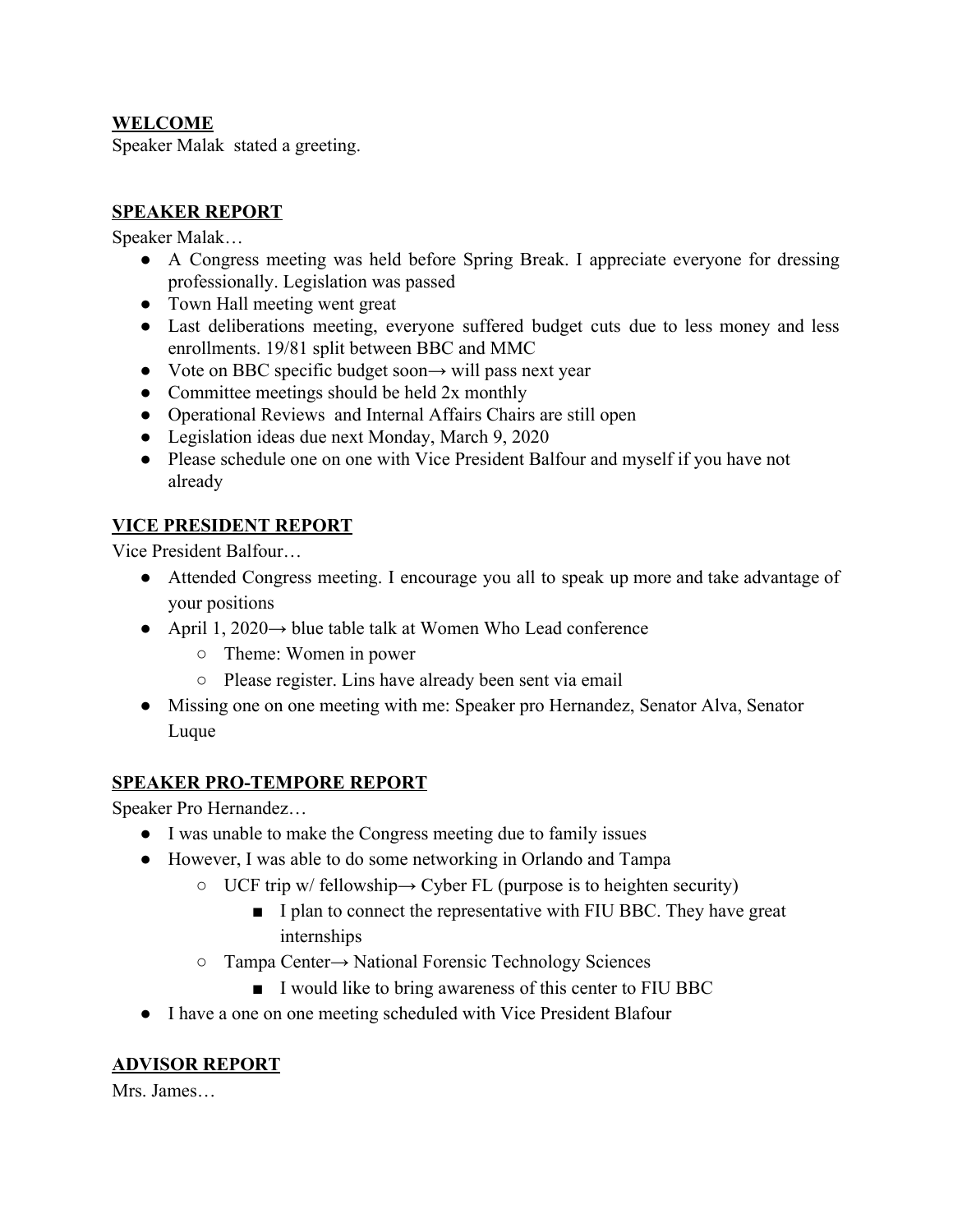- Saturday, March 7, 2020 $\rightarrow$  Student Admitted Day
	- $\circ$  Tabling 11am-1 pm {Set up at 10:15 am}
	- If you can come and serve any time in between event, please let me know
- Please complete payroll sign-on packet by April 1, 2020. Reminder email has already been sent
	- Payment is scheduled May 8, 2020 or May 22, 2020
- Please share any pictures taken from our Events for Campus Life yearbook
- April 24, 2020 $\rightarrow$  Leadership Banquet at Little Havana. Please RSVP, space is limited. ○ If you have not received an invite, please let me know
- Sahara Martin is now our Office Assistant. Unfortunately, she will no longer be handling graphics
	- Submit graphics for flyers to the Graphics Department. Must submit 4 weeks in advance. Link has been sent via email
- Please have guests sign in at Front Desk. The purpose is to keep track of our guests on a daily basis
- Day on the Bay is in partnership with Academic & Student Affairs

# **GRADUATE ASSISTANT REPORT**

Ms. Jospitre…

- March 14,  $2020 \rightarrow$  Day on the Bay 8:30am-12pm.
	- Please be present, as this is an SGC BBC event. Attendance is also important for budgeting

*Speaker Malak relinquished her seat to Speaker pro Hernandez at 3:57 pm*

# **PRESIDENT'S REPORT**

President Ho Fung…

- It is important to attend Day on the Bay
- Deliberations were challenging due to lack of resources and budget cuts
- Town Hall meeting was great
- Had a lunch meeting with Anthony DeStantis
- Please support Love Your Body event

# **FINANCE CHAIR REPORT**

Senator Morisset…

● Undergraduate budget: \$1,808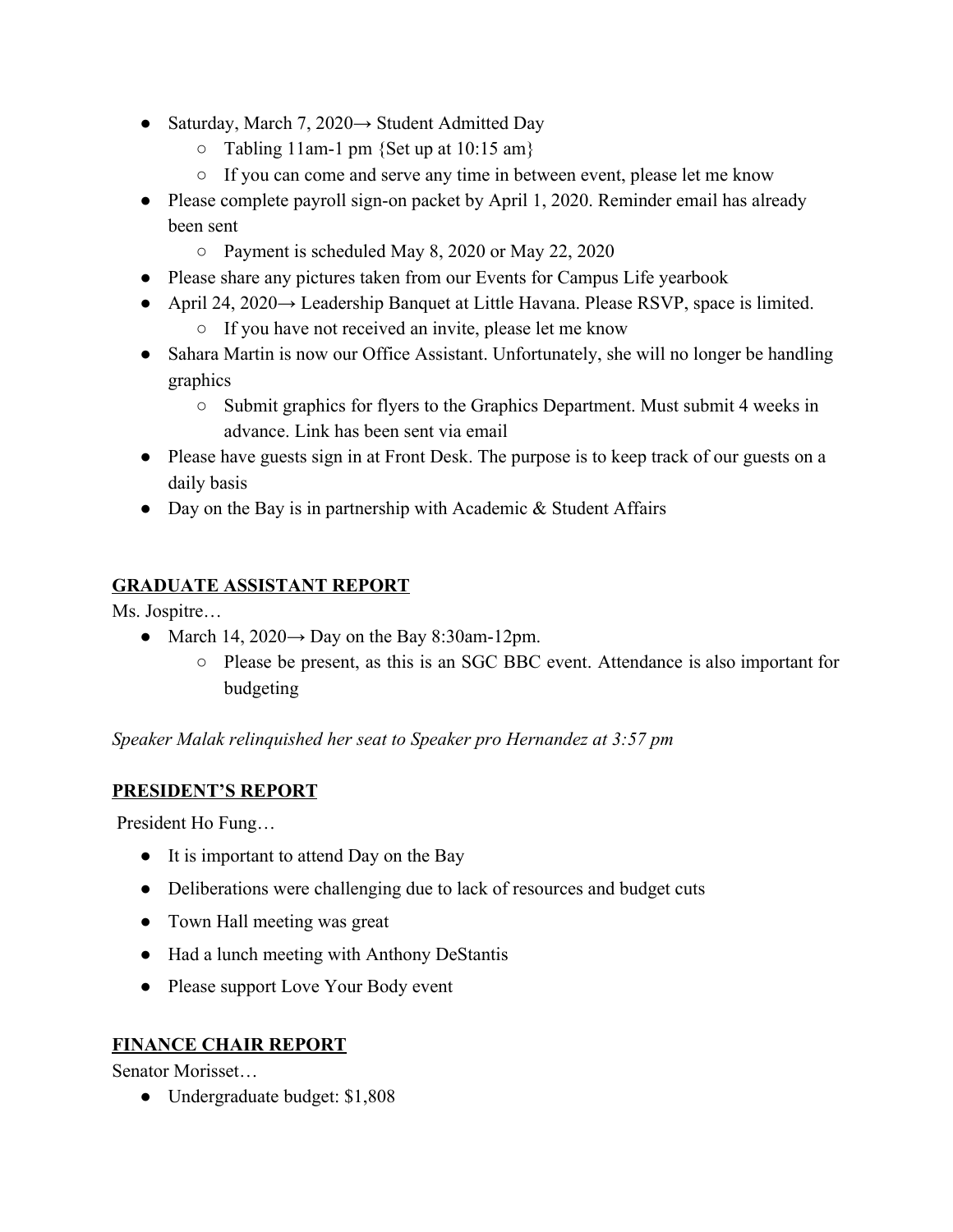- Graduate budget: \$3,500
- Will speak with committee for finance chair meetings

#### **RULES, LEGISLATION & JUDICIARY (R. L. J) REPORT**

Senator Luque…

- Congress legislation bill denied→ section involving separation of both senates
- I have a one on one meeting scheduled with Vice President Balfour

*Speaker Malak returned her to seat at 4:05 pm*

#### **STUDENT ADVOCACY CHAIR REPORT**

Senator Hernandez-Bautista…

● I have two committee meetings scheduled for this month

#### **SENATOR'S REPORTS**

- Senator Gordon: no report
- Senator Barnett: Meeting with Senator Doughty to finalize survey for HSA. Will be able to set up for Student Admitted Day before work shift
- Senator Alva: One on one meeting scheduled with Vice President Blafour
- Senator Soler: Resolution will be finished by next week
- Senator Jean-Jacques: There are no tutors for Academic Success

# **OLD BUSINESS**

#### **Approval of the Minutes February 10, 2020**

● A motion to approve the minutes of the **February 10, 2020** meeting was made by Senator Gordon and seconded by Senator Morisset

# **NEW BUSINESS**

- Kahoot
- Second Reading of Resolution *2020.0001*
	- A motion to review Resolution *2020.0001* at the next meeting was made by Senator Hernandez and seconded by Senator Barnett
- Second Reading of Resolution *2020.0003*
	- Presented by President Ho Fung
	- $\circ$  Q/A
		- Senator Soler: What is the point? Response yielded to Vice President Balfour→ The active learning model is aimed to learn with collaborative efforts. Essentially, some BBC classes will be remodeled with more computers, learning assistants and groups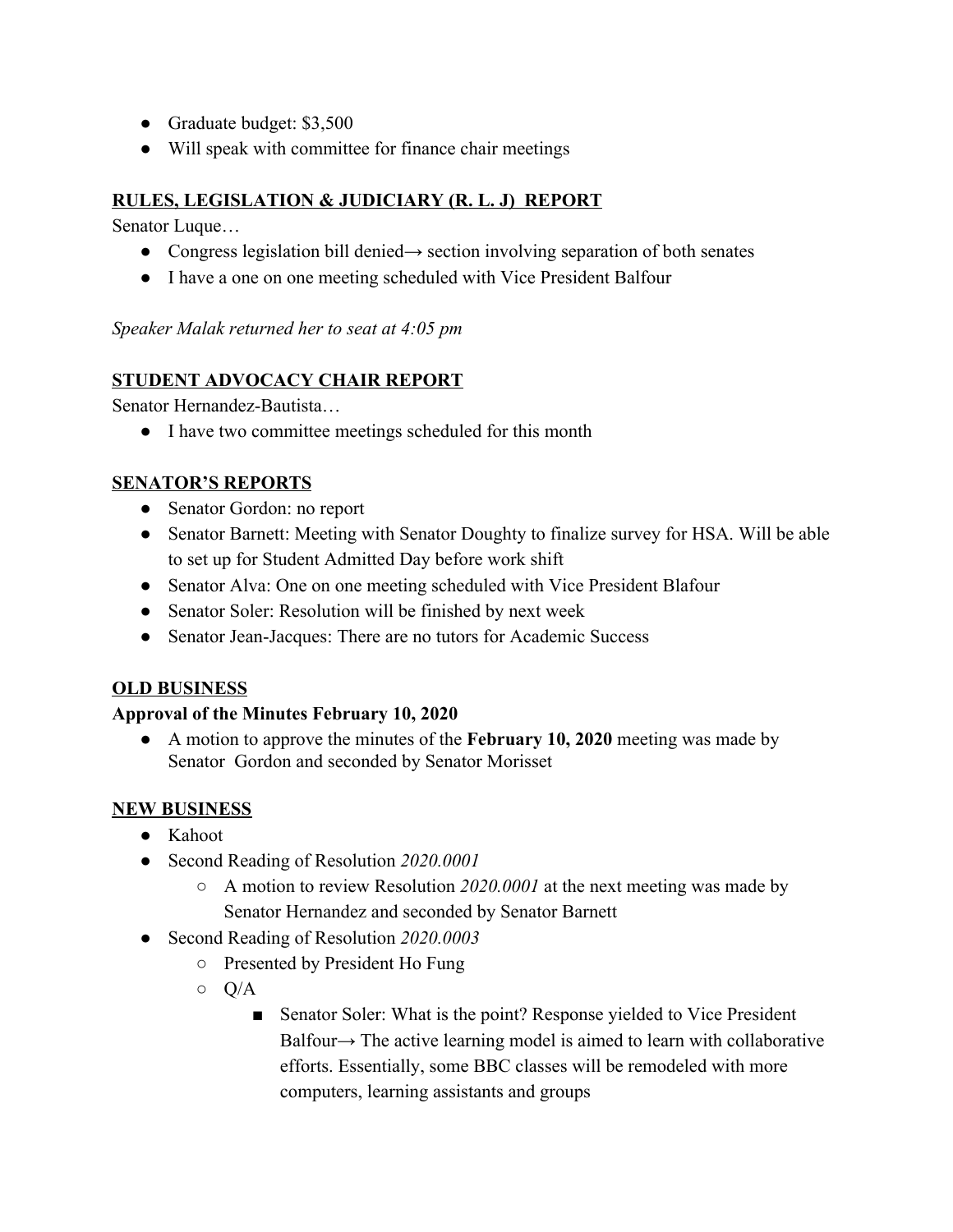- Senator Barnett: Is this based on major? No, some classes will be remodeled into active learning environments. However, this is helpful to Science majors more than others
- Speaker pro Hernandez: Perhaps add the definition of learning as another "whereas"
- Senator Morisset: Perhaps add the statistics supporting the benefits of active learning
- Senator Gordon: How many active learning spaces? There are 3 classrooms in planning for now $\rightarrow$  HM 135, AC 130, HL 160
- Vice President Balfour: statistics with CASE can be obtained at AC1, 3rd floor
- A motion to table Resolution *2020.0003* at the end of the meeting was made my Senator Morisset and seconded by Senator Gordon
- A motion made to bring back Resolution *2020.0003* was made by Speaker pro Hernandez and seconded by Senator Morisset

Roll call Vote Senator Jean-Jacques: yay Senator Alva: yay Senator Soler: yay Senator Hernandez\_Bautista: yay Senator Luque: yay Senator Gordon: yay Speaker pro Hernandez: yay Senator Barnett: yay Senator Morisset: yay Speaker Malak: yay

Total: 10-0-0. Resolution passed

- *●* Second Reading of Resolution *2020.0002*
	- Presented by Speaker pro Hernandez.
		- The first reading contained grammatical errors.
		- For this second reading, I would like to amend the last "whereas" by removing "Student Advocacy"
	- A motion to amend the second reading of Resolution *2020.0002* by removing "Student Advocacy" was made by Senator Barnett and seconded by Senator Hernandez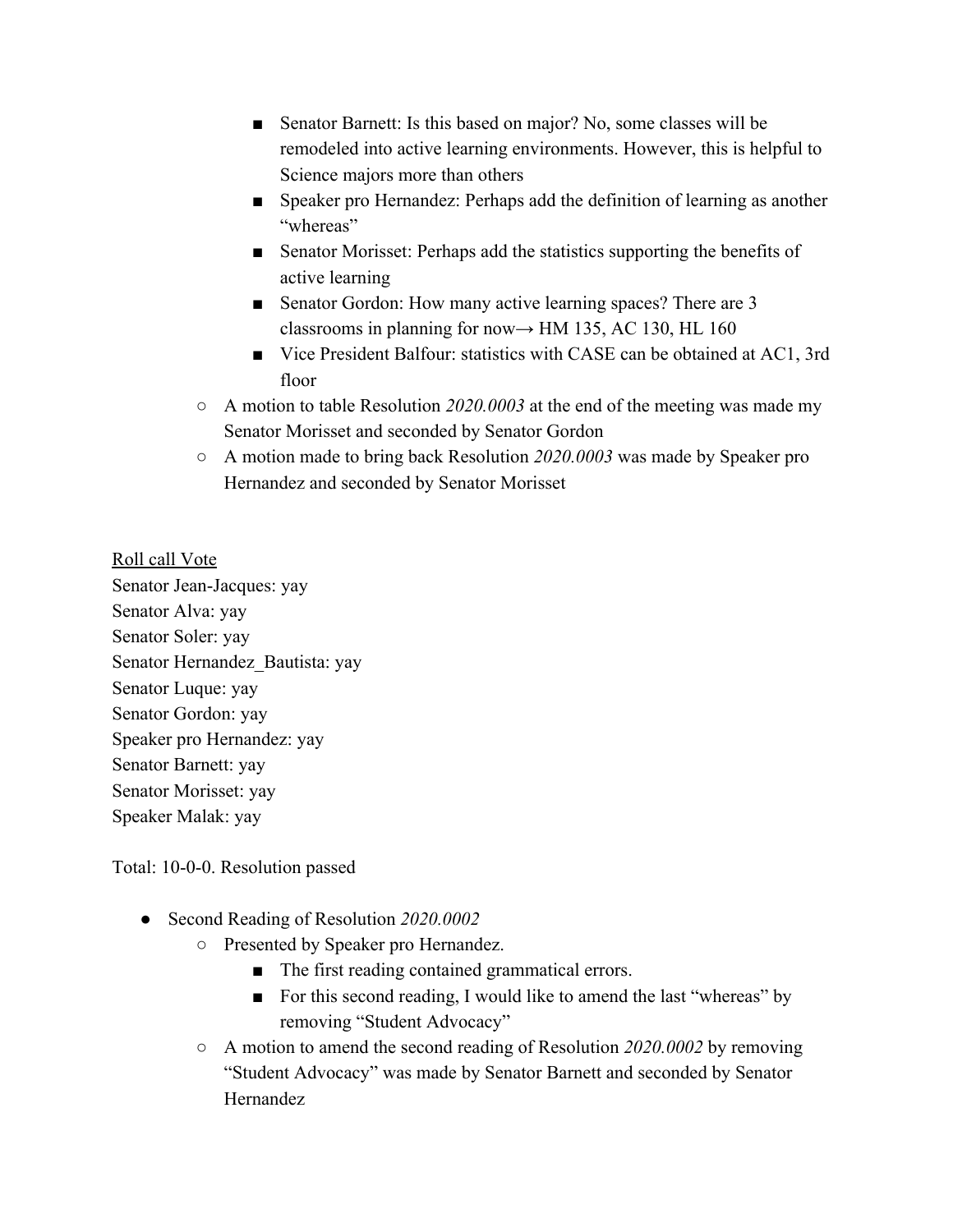Roll call Vote Senator Jean-Jacques: yay Senator Alva: yay Senator Soler: yay Senator Hernandez-Bautista: yay Senator Luque: yay Senator Gordon: yay Senator Barnett: yay Senator Morisset: yay Speaker Malak: yay

Total: 9-0-0. Resolution passed

- Chair/Committee Nominations: NO NOMINATIONS
	- Internal Affairs Chair
	- Operational Reviews Chair
	- Finance Committee

*Senator Gordon took a point of privilege at 4:50 pm*

#### **DISCUSSION**

Open Forum

- Student Concerns: NONE
- Senate Concerns: NONE
- Additional Comments, Suggestions, Concerns
	- Brian Levine: Please support Bayview 305 Day on March 5, 2020

#### **ANNOUNCEMENTS**

- **● 305 Day, March 5, 2020**
	- **○** 7pm-11pm, Bayview Pool
- **● Student Admitted Day, March 7, 2020**
	- **○** 10am-1pm, Panther Plaza
- **● Love Your Body, Love YOur Health, March 11, 2020**
	- **○** 2pm-3:30pm
- **● Day on the Bay, March 14, 2020**
	- **○** 8am-12pm, Check-in Panther Plaza
- **● Mentor MOnday, March 16, 2020**
	- **○** 12pm-1:30pm, WUC 255